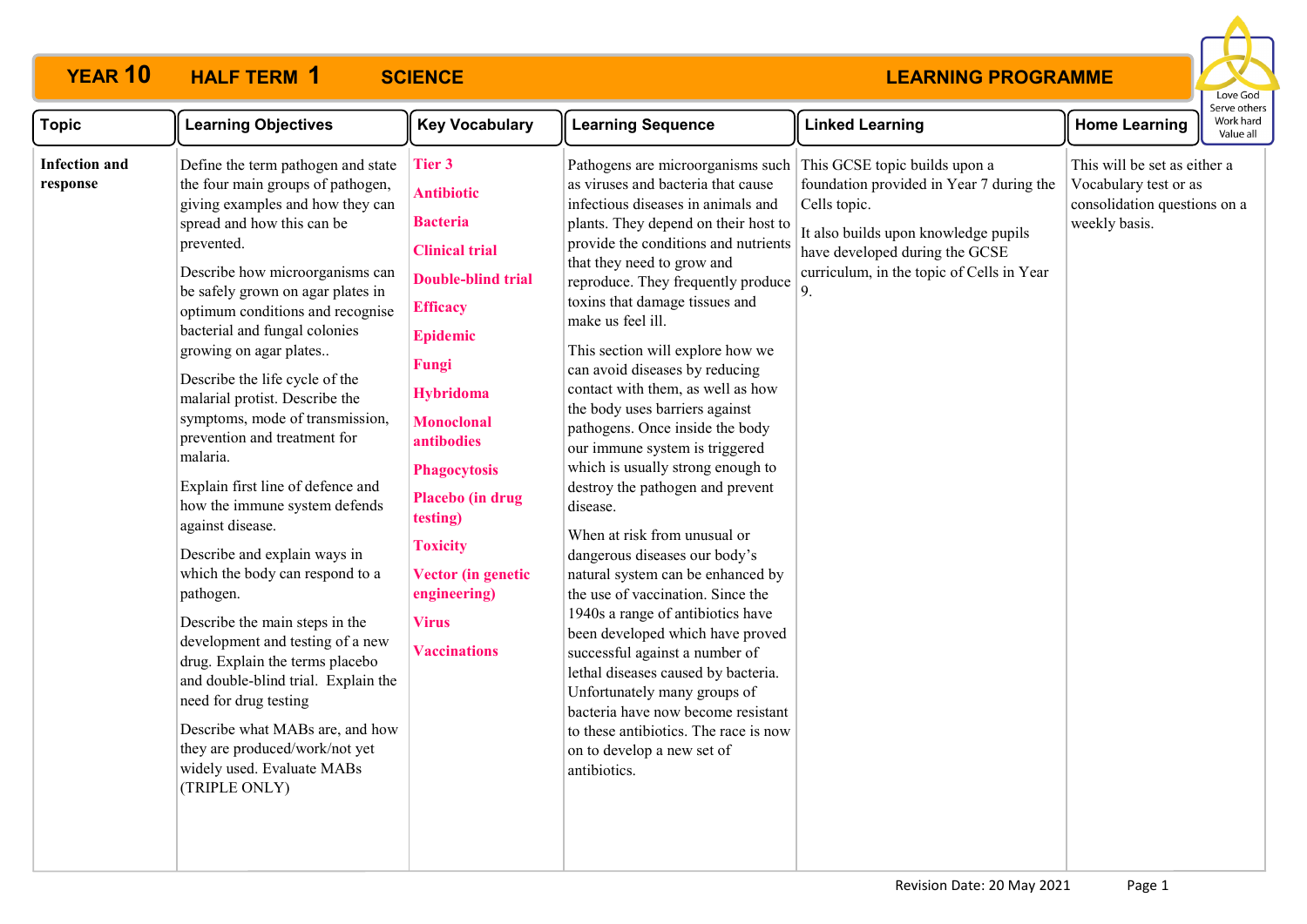

| <b>Topic</b> | <b>Learning Objectives</b>                                                                                                                                                                                                                                                                                                                                                                                                                                                                                                                                                                                                                                                                                                                                                                                                                                                                      | <b>Key Vocabulary</b>                                                                                                                                                                                                                                                                                                                                                                                                                                                                                                   | <b>Learning Sequence</b>                                                                                                                                                                                                                                                                                                                                                                                                                                                                                                                                                                                                                                                                                                                                                                                                                                                                                      | <b>Linked Learning</b>                                                               | <b>Home Learning</b>                                                                                   | Serve othe<br>Work hard<br>Value all |
|--------------|-------------------------------------------------------------------------------------------------------------------------------------------------------------------------------------------------------------------------------------------------------------------------------------------------------------------------------------------------------------------------------------------------------------------------------------------------------------------------------------------------------------------------------------------------------------------------------------------------------------------------------------------------------------------------------------------------------------------------------------------------------------------------------------------------------------------------------------------------------------------------------------------------|-------------------------------------------------------------------------------------------------------------------------------------------------------------------------------------------------------------------------------------------------------------------------------------------------------------------------------------------------------------------------------------------------------------------------------------------------------------------------------------------------------------------------|---------------------------------------------------------------------------------------------------------------------------------------------------------------------------------------------------------------------------------------------------------------------------------------------------------------------------------------------------------------------------------------------------------------------------------------------------------------------------------------------------------------------------------------------------------------------------------------------------------------------------------------------------------------------------------------------------------------------------------------------------------------------------------------------------------------------------------------------------------------------------------------------------------------|--------------------------------------------------------------------------------------|--------------------------------------------------------------------------------------------------------|--------------------------------------|
| Electricity  | Draw and interpret circuit symbols<br>Charge flow = current $x$ time and<br>rearrange the equation.<br>Describe the relationship between<br>current, resistance and potential<br>difference<br>$PD = current x resistance$<br>Be able to rearrange the equation<br>and state the units for each<br>Investigate the factors affecting the<br>resistance of electrical circuits<br>(length of wire and resistors in<br>series/parallel)<br>Explain how current behaves<br>through an ohmic conductor and<br>draw a Current/PD graph<br>Explain the relationship between<br>Current at PD in a filament lamp,<br>diode and resistors and draw<br>current/PD graphs<br>Explain the application of LDR's in Static electricity<br>circuits<br>Construct appropriate circuits to<br>investigate the I-V characteristics<br>of a variety of circuit elements e.g.<br>filament lamp, diode and resistor | <b>Tier 3</b><br><b>Alternating current</b><br>(ac)<br>Ammeter<br><b>Current</b><br><b>Diode</b><br>Direct current (dc)<br><b>Electric field</b><br><b>Light dependent</b><br>resistor (LDR)<br><b>Mains electricity</b><br><b>National Grid</b><br><b>Ohmic conductor</b><br><b>Parallel circuit</b><br><b>Potential difference</b><br><b>Resistance</b><br><b>Series circuit</b><br><b>Step - down</b><br>transformer<br><b>Step - up transformer</b><br>Thermistor<br><b>Voltmeter</b><br>Wires in 3 - core<br>cable | Electric charge is a fundamental<br>property of matter everywhere.<br>Understanding the difference in the<br>microstructure of conductors,<br>semiconductors and insulators<br>makes it possible to design<br>components and build electric<br>circuits<br>Many circuits are powered with<br>mains electricity, but portable<br>electrical devices must use batteries<br>of some kind.<br>Electrical power fills the modern<br>world with artificial light and<br>sound, information and<br>entertainment, remote sensing and<br>control. The fundamentals of<br>electromagnetism were worked out<br>by scientists of the 19th century.<br>However, power stations, like all<br>machines, have a limited lifetime.<br>If we all continue to demand more<br>electricity this means building new<br>power stations in every generation<br>- but what mix of power stations<br>can promise a sustainable future? | This GCSE topic builds upon a<br>foundation provided in Year 8 Electricity<br>topic. | This will be set as either a<br>Vocabulary test or as<br>consolidation questions on a<br>weekly basis. |                                      |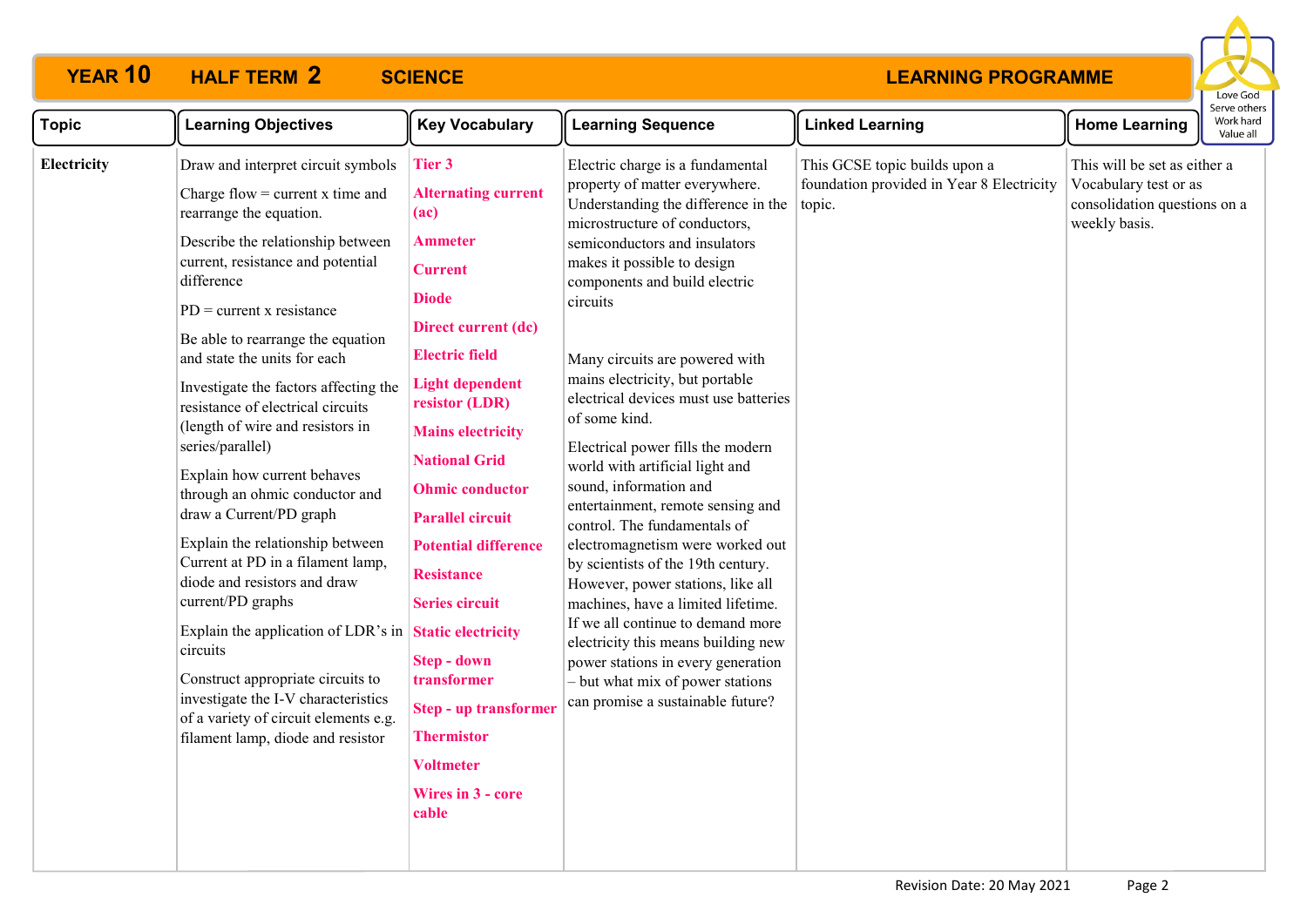

| <b>Topic</b> | <b>Learning Objectives</b>                                                                                          | <b>Key Vocabulary</b> | <b>Learning Sequence</b> | <b>Linked Learning</b> | <b>Home Learning</b> | Serve others<br>Work hard<br>Value all |
|--------------|---------------------------------------------------------------------------------------------------------------------|-----------------------|--------------------------|------------------------|----------------------|----------------------------------------|
| Electricity  | Compare Series and Parallel<br>circuits                                                                             |                       |                          |                        |                      |                                        |
|              | Describe mains electricity and<br>describe the difference between AC<br>and DC current                              |                       |                          |                        |                      |                                        |
|              | Be able to wire a plug                                                                                              |                       |                          |                        |                      |                                        |
|              | Explain the role of the live, neutral<br>and earth wire in a plug                                                   |                       |                          |                        |                      |                                        |
|              | Calculate power                                                                                                     |                       |                          |                        |                      |                                        |
|              | Describe how domestic appliances<br>transfer energy                                                                 |                       |                          |                        |                      |                                        |
|              | Calculate energy transfer                                                                                           |                       |                          |                        |                      |                                        |
|              | Explain how the power of a device<br>is related to the PD and current and<br>energy transfer                        |                       |                          |                        |                      |                                        |
|              | Describe relationship between<br>power ratings for domestic<br>electrical appliances and changes in<br>energy store |                       |                          |                        |                      |                                        |
|              | Explain the National Grid system                                                                                    |                       |                          |                        |                      |                                        |
|              | <b>Static (PHYSICS ONLY)</b>                                                                                        |                       |                          |                        |                      |                                        |
|              | Describe production of static                                                                                       |                       |                          |                        |                      |                                        |
|              | Explain the transfer of electrons in<br>static electricity                                                          |                       |                          |                        |                      |                                        |
|              | Draw Electric fields and explain the<br>concept of Electric Fields                                                  |                       |                          |                        |                      |                                        |
|              |                                                                                                                     |                       |                          |                        |                      |                                        |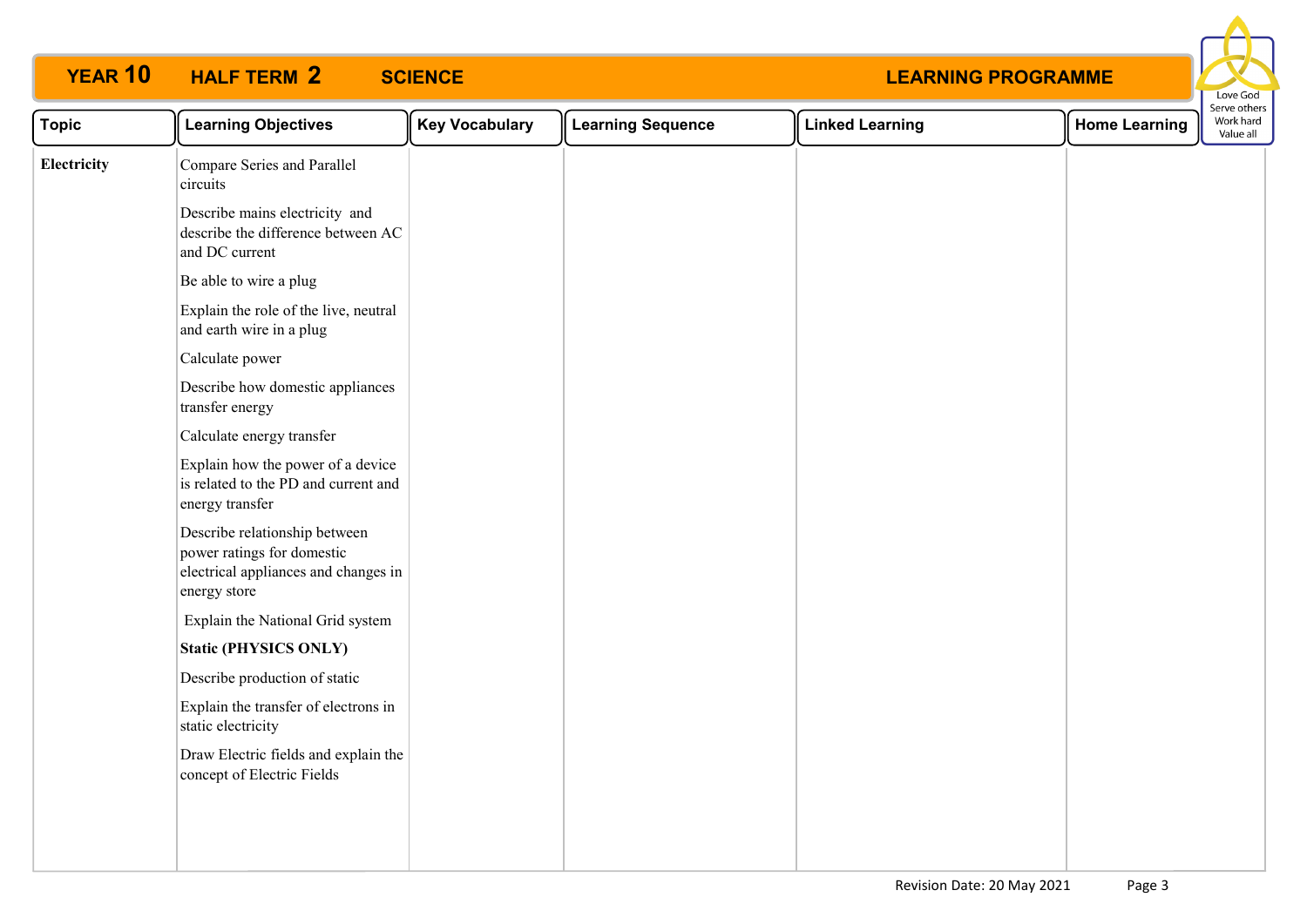

| <b>Topic</b> | <b>Learning Objectives</b>                                                                                                                                                                                                                                                                                                                                                                                                                                                                                                                                                                                                                                                                                                                                                                                                                                                                                | <b>Key Vocabulary</b>                                                                                                                                                                                                                                                                       | <b>Learning Sequence</b>                                                                                                                                                                                                                                                                                                                                                                                                                                                                                                                                                                                                                                                                                                                                                                                                                                                                      | <b>Linked Learning</b>                                                                                                                                                                                                                                                                                    | <b>Home Learning</b>                                                                                   | serve otrier<br>Work hard<br>Value all |
|--------------|-----------------------------------------------------------------------------------------------------------------------------------------------------------------------------------------------------------------------------------------------------------------------------------------------------------------------------------------------------------------------------------------------------------------------------------------------------------------------------------------------------------------------------------------------------------------------------------------------------------------------------------------------------------------------------------------------------------------------------------------------------------------------------------------------------------------------------------------------------------------------------------------------------------|---------------------------------------------------------------------------------------------------------------------------------------------------------------------------------------------------------------------------------------------------------------------------------------------|-----------------------------------------------------------------------------------------------------------------------------------------------------------------------------------------------------------------------------------------------------------------------------------------------------------------------------------------------------------------------------------------------------------------------------------------------------------------------------------------------------------------------------------------------------------------------------------------------------------------------------------------------------------------------------------------------------------------------------------------------------------------------------------------------------------------------------------------------------------------------------------------------|-----------------------------------------------------------------------------------------------------------------------------------------------------------------------------------------------------------------------------------------------------------------------------------------------------------|--------------------------------------------------------------------------------------------------------|----------------------------------------|
| Organisation | To describe the organisation of<br>organisms including cells, tissues,<br>organs and organ systems.<br>To describe how the organs of the<br>digestive system work together to<br>digest & absorb food.<br>RP: To use qualitative reagents<br>to test for carbohydrates, lipids<br>proteins<br>RP: To investigate the effect of<br>pH on the rate of reaction of<br>amylase enzyme.<br>To describe the form, function and<br>adaptations of the human<br>circulatory system, including the<br>heart, blood vessels and blood.<br>To evaluate the various methods of<br>treating cardiovascular disease.<br>To interpret data on the effect of<br>lifestyle on some non-<br>communicable diseases.<br>To explain how the xylem, phloem,<br>root hair cells are adapted for their<br>function.<br>To describe how light intensity,<br>temperature, air flow and humidity<br>affect the rate of transpiration | Tier 3<br>Vein<br><b>Capillary</b><br><b>Haemoglobin</b><br><b>Atrium</b><br>Ventricle,<br><b>Red blood cells</b><br><b>Haemoglobin</b><br><b>White blood cells</b><br><b>Platelets</b><br><b>Plasma</b><br>Phloem,<br>Xylem,<br><b>Transpiration,</b><br><b>Translocation,</b><br>Stomata, | In this section, we will learn about<br>the human digestive system, which<br>provides the body with nutrients<br>and the respiratory system that<br>provides it with oxygen and<br>removes carbon dioxide. In each<br>case, they provide dissolved<br>materials that need to be moved<br>quickly around the body in the<br>blood by the circulatory system.<br>Damage to any of these systems<br>can be debilitating if not fatal.<br>Although there has been huge<br>progress in surgical techniques,<br>especially with regard to coronary<br>heart disease, many interventions<br>would not be necessary if<br>individuals reduced their risks<br>through improved diet and lifestyle.<br>The plant's transport system is<br>dependent on environmental<br>conditions to ensure that leaf cells<br>are provided with the water and<br>carbon dioxide that they need for<br>photosynthesis. | This topic builds upon principles<br>introduced during the Year 7 topics;<br>Body systems, plants and the year 8<br>Fitness and health topic.<br>It also builds upon knowledge pupils<br>have developed during the GCSE<br>curriculum, in the Cells and Infection &<br>response topics covered in Year 9. | This will be set as either a<br>Vocabulary test or as<br>consolidation questions on a<br>weekly basis. |                                        |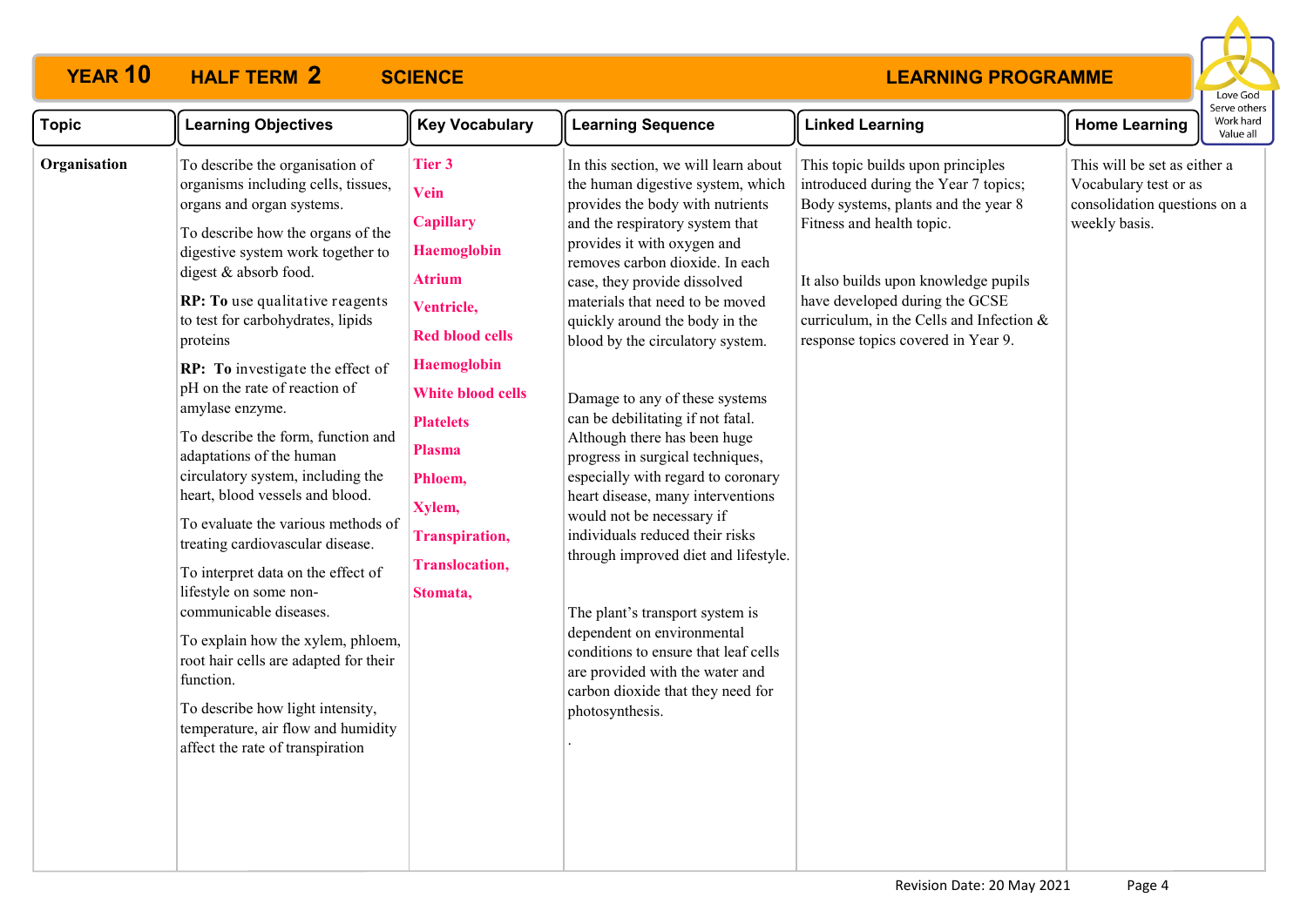

| <b>Topic</b>  | <b>Learning Objectives</b>                                                                                                                                                                                                                                                                                                                                                                                                                                                                                                                                                                                                                                                                                                                                                                                                                               | <b>Key Vocabulary</b>                                                                                                                                                                                                                                                                                                                                                                                                                                                                                                                | <b>Learning Sequence</b>                                                                                                                                                                                                                                                                                                                                                                                                                                                                  | <b>Linked Learning</b>                                                                                      | <b>Home Learning</b>                                                                                   | Work hard<br>Value all |
|---------------|----------------------------------------------------------------------------------------------------------------------------------------------------------------------------------------------------------------------------------------------------------------------------------------------------------------------------------------------------------------------------------------------------------------------------------------------------------------------------------------------------------------------------------------------------------------------------------------------------------------------------------------------------------------------------------------------------------------------------------------------------------------------------------------------------------------------------------------------------------|--------------------------------------------------------------------------------------------------------------------------------------------------------------------------------------------------------------------------------------------------------------------------------------------------------------------------------------------------------------------------------------------------------------------------------------------------------------------------------------------------------------------------------------|-------------------------------------------------------------------------------------------------------------------------------------------------------------------------------------------------------------------------------------------------------------------------------------------------------------------------------------------------------------------------------------------------------------------------------------------------------------------------------------------|-------------------------------------------------------------------------------------------------------------|--------------------------------------------------------------------------------------------------------|------------------------|
| <b>Energy</b> | Describe energy changes in<br>different systems for common<br>situations.<br>Calculate energy changes when a<br>system is changed by heating, work<br>done by forces and work done by a<br>current flowing.<br>Recall and apply the following<br>equations: $E_k = 1/2mv^2$ , $E_p = mgh$ ,<br>$P=E/t$ , $P=W/t$<br>Calculate the efficiency of an<br>appliance & explain conservation<br>of energy.<br>Describe and calculate the specific<br>heat capacity of a substance.<br>define the term 'work done' and be<br>able to calculate the amount of<br>energy transferred.<br>Calculate Power.<br>Explain how each insulation<br>reduces energy loss and what type<br>of energy transfer it<br>reduces.<br>Explain all stages including role of<br>transformers in the National Grid.<br>Compare the ways that different<br>energy resources are used. | <b>Tier 2</b><br><b>System</b><br><b>Mass</b><br><b>Power</b><br>Weight<br>Tier 3<br><b>Energy stores</b><br><b>Conservation of</b><br>energy<br><b>Dissipated</b><br><b>Efficiency</b><br><b>Elastic potential</b><br>energy<br><b>Global warming</b><br><b>Gravitational field</b><br>strength $(g)$<br><b>Gravitational</b><br>potential energy<br>Joules, J<br><b>Kinetic energy</b><br><b>Renewable</b><br><b>Non-renewable</b><br><b>Specific heat capacity</b><br><b>Thermal conductivity</b><br>Watts, W<br><b>Work done</b> | The concept of energy emerged in<br>the 19th century. The idea was used<br>to explain the work output of steam<br>engines and then generalised to<br>understand other heat engines. It<br>also became a key tool for<br>understanding chemical reactions<br>and biological systems.<br>Limits to the use of fossil fuels and<br>global warming are critical<br>problems for this century.<br>Physicists and engineers are<br>working hard to identify ways to<br>reduce our energy usage. | Links to the KS3 Energy unit in year 8.<br>Concepts learnt in this unit are used in<br>the KS4 forces unit. | This will be set as either a<br>Vocabulary test or as<br>consolidation questions on a<br>weekly basis. |                        |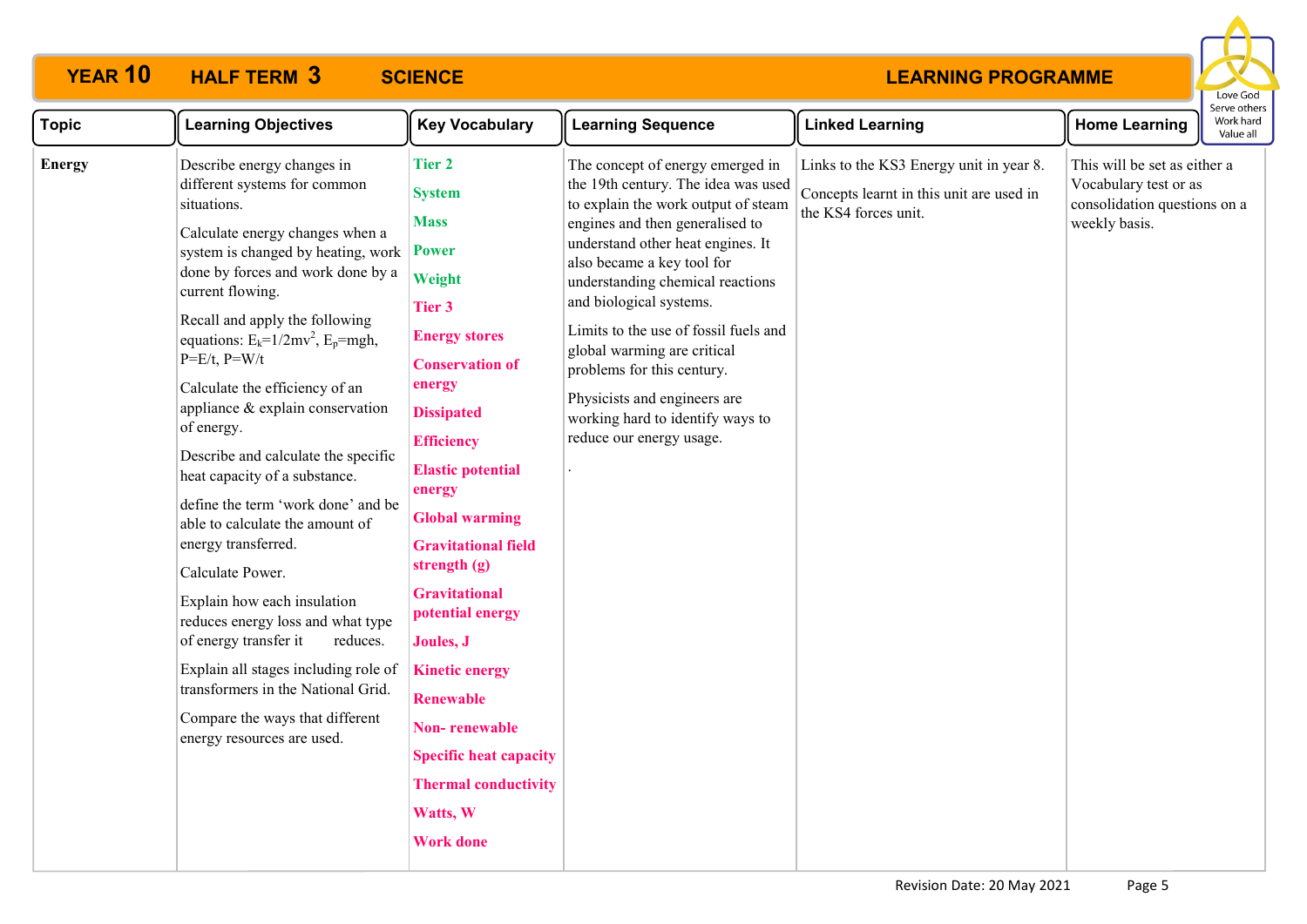

| <b>Topic</b> | <b>Learning Objectives</b>                                                                                                                                                                                                                                                                                                                                                                                                                                                                                                                                                                                                                                                                                                                                                                                                                                                                                                                                                                                         | <b>Key Vocabulary</b>                                                                                                                                                                                                                                                                                                                                     | <b>Learning Sequence</b>                                                                                                                                                                                                                                                                                                           | <b>Linked Learning</b>                                                                                                                                                                                                                                                                                                                                                                                                                                                                                                                                                                                                                                                                                                                                                                                                                                                                                                                | <b>Home Learning</b>                                                                                   | serve otne<br>Work hard<br>Value all |
|--------------|--------------------------------------------------------------------------------------------------------------------------------------------------------------------------------------------------------------------------------------------------------------------------------------------------------------------------------------------------------------------------------------------------------------------------------------------------------------------------------------------------------------------------------------------------------------------------------------------------------------------------------------------------------------------------------------------------------------------------------------------------------------------------------------------------------------------------------------------------------------------------------------------------------------------------------------------------------------------------------------------------------------------|-----------------------------------------------------------------------------------------------------------------------------------------------------------------------------------------------------------------------------------------------------------------------------------------------------------------------------------------------------------|------------------------------------------------------------------------------------------------------------------------------------------------------------------------------------------------------------------------------------------------------------------------------------------------------------------------------------|---------------------------------------------------------------------------------------------------------------------------------------------------------------------------------------------------------------------------------------------------------------------------------------------------------------------------------------------------------------------------------------------------------------------------------------------------------------------------------------------------------------------------------------------------------------------------------------------------------------------------------------------------------------------------------------------------------------------------------------------------------------------------------------------------------------------------------------------------------------------------------------------------------------------------------------|--------------------------------------------------------------------------------------------------------|--------------------------------------|
| Forces       | To illustrate the interactions<br>between objects in free body<br>diagrams (incl. scale diagrams)<br>Explain the difference between<br>scalars and vectors<br>Describe and calculate the effect of<br>gravity on mass and weight<br>Describe the relationship between<br>energy and work done<br>Describe the effect of forces on<br>elastic objects, (incl. Hooke's Law<br>required practical)<br>Describe the concept of stopping<br>distance and evaluate the factors<br>that affect thinking and braking<br>distance<br>Describe the concept of momentum<br>during events and its relationship<br>with force during impacts<br>Calculate resultant forces and apply<br>understanding of overall forces to<br>Newton's 1st and 2nd laws.<br>Apply Newton's 3rd law in<br>equilibrium situations<br>Describe the motion of objects<br>(Physics only) To describe the<br>effects of turning forces<br>(Physics only) To describe and<br>calculate pressure and pressure<br>differences in fluids (incl. upthrust) | <b>Tier 2</b><br><b>Contact</b><br><b>Non-contact</b><br><b>Speed</b><br><b>Distance</b><br>Tier 3<br><b>Scalar</b><br><b>Vector</b><br><b>Gravity</b><br><b>Resultant</b><br><b>Work done</b><br><b>Elastic</b><br><b>Inelastic</b><br><b>Displacement</b><br><b>Velocity</b><br><b>Acceleration</b><br><b>Stopping distance</b><br><b>Reaction time</b> | Engineers analyse forces when<br>designing a great variety of<br>machines and instruments, from<br>road bridges and fairground rides to<br>atomic force microscopes.<br>Anything mechanical can be<br>analysed in this way. Recent<br>developments in artificial limbs use<br>the analysis of forces to make<br>movement possible. | This topic builds on the KS3 topics of:<br>Particles (pressure in liquids and gases)<br>Magnetism (forces and fields)<br>Electricity (forces and fields)<br>Space (gravity and weight, satellites and<br>orbits)<br>Forces in action (what are forces,<br>resultant forces, free body diagrams,<br>Newton's Laws, friction and drag,<br>elasticity and Hooke's Law, speed,<br>motion graphs, work done, moments and<br>levers, stopping distances)<br>Energy (work done)<br>This topic has links to other KS4 topics<br>including:<br>Electricity (non-contact forces)<br>Magnetism and Electromagnetism (non-<br>contact forces)<br>Space Physics (non-contact forces,<br>gravity, circular motion)<br>Particle Model (pressure in fluids,<br>density, weight and upthrust)<br>Energy (elastic potential energy and work<br>done, mechanical work and braking)<br>Homeostasis and Response (reaction time<br>and required practical) | This will be set as either a<br>Vocabulary test or as<br>consolidation questions on a<br>weekly basis. |                                      |
|              |                                                                                                                                                                                                                                                                                                                                                                                                                                                                                                                                                                                                                                                                                                                                                                                                                                                                                                                                                                                                                    |                                                                                                                                                                                                                                                                                                                                                           |                                                                                                                                                                                                                                                                                                                                    |                                                                                                                                                                                                                                                                                                                                                                                                                                                                                                                                                                                                                                                                                                                                                                                                                                                                                                                                       |                                                                                                        |                                      |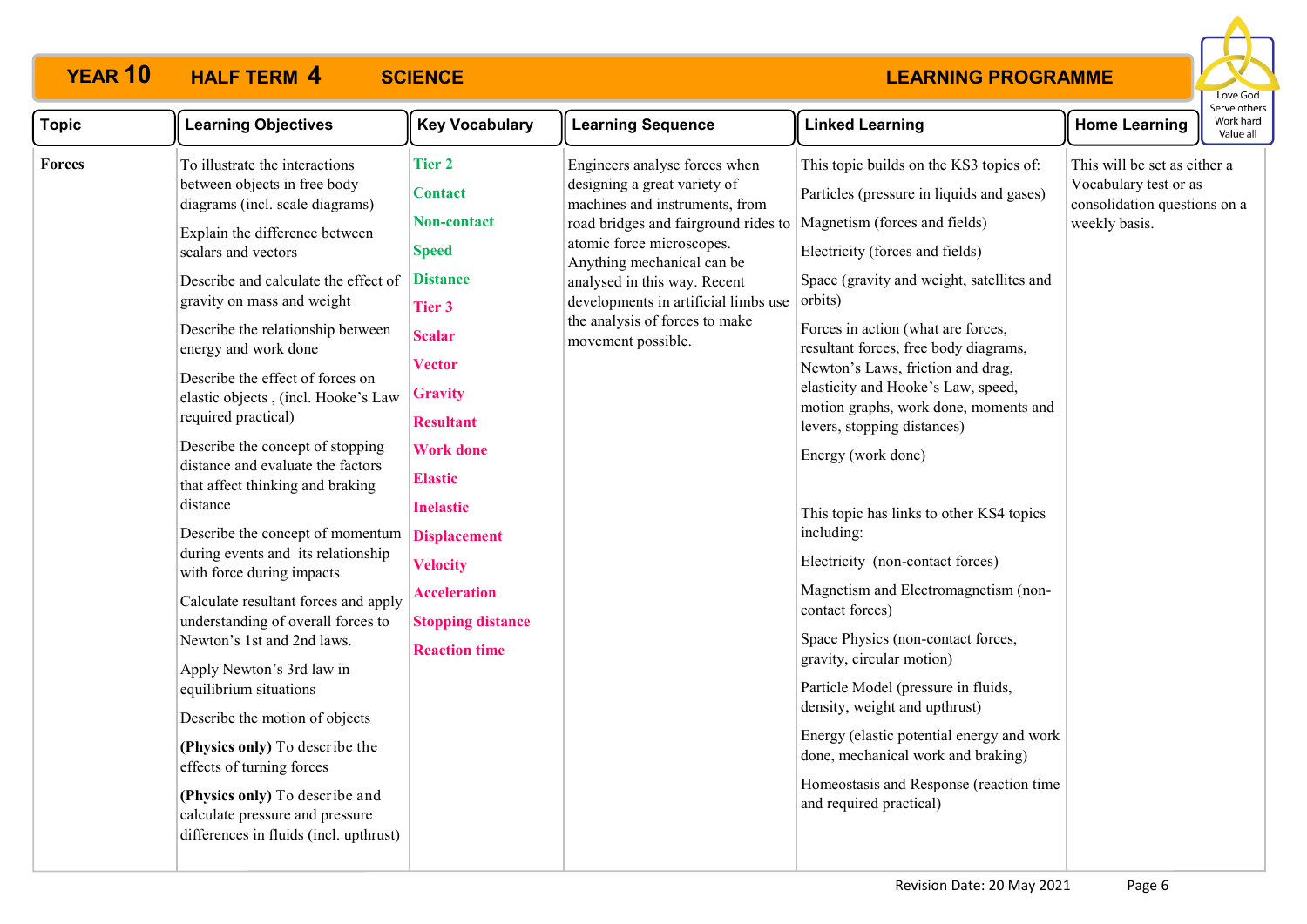

| Describe the structure of an atom<br><b>Tier 3</b><br>Ionising radiation is hazardous but<br>This topic builds on the KS3 topics of:<br>This will be set as either a<br>Atomic structure<br>can be very useful. Although<br>Vocabulary test or as                                                                                                                                                                                                                                                                                                                                                                                                                                                                                                                                                                                                                                                                                                                                                                                                                                                                                                                                                                                                                                                                                                                                                                                                                                                                                                                                                                                                                                                                                                                                                                                                                                                                                                                                                                                                                                                                                                                                                                                                                                                                                                                                                                         | <b>Key Vocabulary</b><br><b>Learning Sequence</b> | <b>Home Learning</b> |  | serve other:<br>Work hard<br>Value all |
|---------------------------------------------------------------------------------------------------------------------------------------------------------------------------------------------------------------------------------------------------------------------------------------------------------------------------------------------------------------------------------------------------------------------------------------------------------------------------------------------------------------------------------------------------------------------------------------------------------------------------------------------------------------------------------------------------------------------------------------------------------------------------------------------------------------------------------------------------------------------------------------------------------------------------------------------------------------------------------------------------------------------------------------------------------------------------------------------------------------------------------------------------------------------------------------------------------------------------------------------------------------------------------------------------------------------------------------------------------------------------------------------------------------------------------------------------------------------------------------------------------------------------------------------------------------------------------------------------------------------------------------------------------------------------------------------------------------------------------------------------------------------------------------------------------------------------------------------------------------------------------------------------------------------------------------------------------------------------------------------------------------------------------------------------------------------------------------------------------------------------------------------------------------------------------------------------------------------------------------------------------------------------------------------------------------------------------------------------------------------------------------------------------------------------|---------------------------------------------------|----------------------|--|----------------------------------------|
| Describe the differences<br><b>Nucleus</b><br>Periodic Table (atoms and elements)<br>radioactivity was discovered over a<br>consolidation questions on a<br>between isotopes<br><b>Proton</b><br>weekly basis.<br>century ago, it took many nuclear<br>Bonding and Structure (structure of the<br>Describe the differences<br>physicists several decades to<br>atom)<br><b>Neutron</b><br>understand the structure of atoms,<br>between the plum pudding and<br>Electricity (fission and generating<br><b>Electron</b><br>nuclear models<br>nuclear forces and stability. Early<br>electricity)<br>researchers suffered from their<br><b>Isotope</b><br>Describe the process of<br>Space (fusion and star life cycles)<br>exposure to ionising radiation.<br>radioactive decay<br><b>Plum Pudding</b><br>Rules for radiological protection<br>Describe the types, properties and<br>were first introduced in the 1930s<br><b>Nuclear Model</b><br>This topic is linked to the KS4 topics of:<br>uses of nuclear radiation<br>and subsequently improved. Today<br><b>Radioactive decay</b><br>radioactive materials are widely<br>Atomic Structure & Periodic Table<br>To represent radioactive decay in<br>used in medicine, industry,<br><b>Radiation</b><br>(structure of an atom, mass number,<br>nuclear equations<br>agriculture and electrical power<br>atomic number and isotopes,<br><b>Alpha</b><br>Explain the concept of half-life and<br>generation.<br>development of models of the atom<br>calculate the half-life or net decline<br><b>Beta</b><br>Waves (electromagnetic radiation<br>of an isotope<br><b>Gamma</b><br>electron levels and gamma radiation)<br>Compare the hazards of and<br><b>Half-life</b><br>precautions for irradiation and<br>Space Physics (fusion and stellar<br>evolution)<br>contamination<br><b>Irradiation</b><br>Energy and Electricity (fission, energy<br>(Physics only)<br><b>Contamination</b><br>transfers and electricity generation)<br>Describe the concepts of<br>Organisation (radiation and cancer risk,<br>background radiation and radiation<br>ionising radiation and uncontrolled<br>dose<br>growth and division)<br>Describe and evaluate the uses and<br>Infection and Response (radioactive<br>risks of nuclear radiations in<br>decay and monoclonal antibodies)<br>medicine<br>Describe and illustrate the<br>processes of nuclear fission and<br>fusion |                                                   |                      |  |                                        |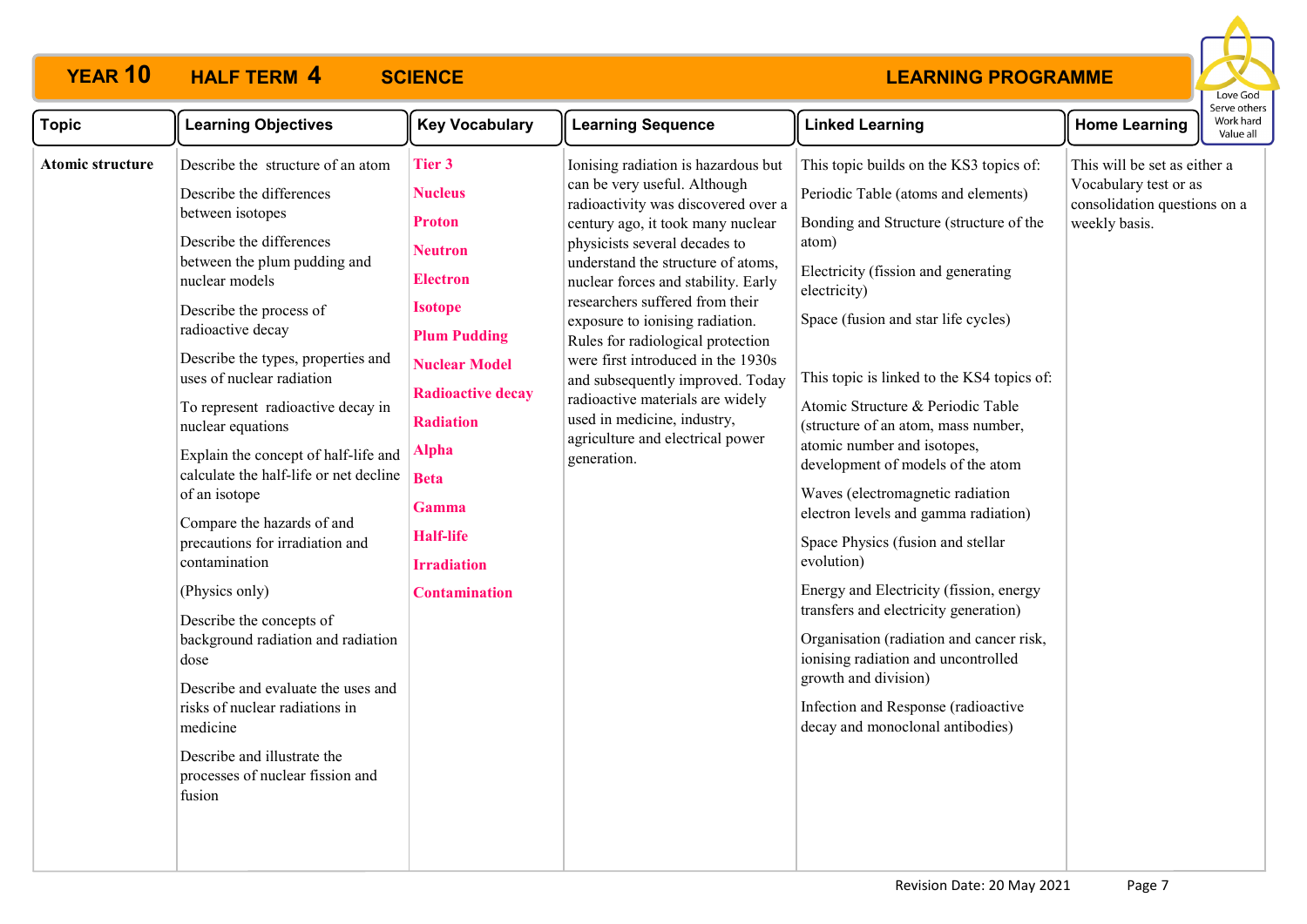

| <b>Topic</b>                        | <b>Learning Objectives</b>                                                                                                                                                                                                                                                                                                                                                                                                                                                                                                                                                                                                                                                                                                                                                                                                                                                                                                                                         | <b>Key Vocabulary</b>                                                                                                                                                                                                                                                                                           | <b>Learning Sequence</b>                                                                                                                                                                                                                                                                                                                                                                                                                                                                                                                                                                                                                                                                                                                                                                                                                                                                                                                                                                                                                                                                                                                                                                                                               | <b>Linked Learning</b>                                                                                                                                                                                                                                                                                                    | <b>Home Learning</b>                                                                                   | serve other<br>Work hard<br>Value all |
|-------------------------------------|--------------------------------------------------------------------------------------------------------------------------------------------------------------------------------------------------------------------------------------------------------------------------------------------------------------------------------------------------------------------------------------------------------------------------------------------------------------------------------------------------------------------------------------------------------------------------------------------------------------------------------------------------------------------------------------------------------------------------------------------------------------------------------------------------------------------------------------------------------------------------------------------------------------------------------------------------------------------|-----------------------------------------------------------------------------------------------------------------------------------------------------------------------------------------------------------------------------------------------------------------------------------------------------------------|----------------------------------------------------------------------------------------------------------------------------------------------------------------------------------------------------------------------------------------------------------------------------------------------------------------------------------------------------------------------------------------------------------------------------------------------------------------------------------------------------------------------------------------------------------------------------------------------------------------------------------------------------------------------------------------------------------------------------------------------------------------------------------------------------------------------------------------------------------------------------------------------------------------------------------------------------------------------------------------------------------------------------------------------------------------------------------------------------------------------------------------------------------------------------------------------------------------------------------------|---------------------------------------------------------------------------------------------------------------------------------------------------------------------------------------------------------------------------------------------------------------------------------------------------------------------------|--------------------------------------------------------------------------------------------------------|---------------------------------------|
| <b>Inheritance and</b><br>Variation | To describe sexual reproduction<br>and asexual reproduction in<br>animals and plants and explain the<br>advantages and disadvantages of<br>both.<br>Describe the structure of DNA and<br>define Genome.<br>Describe the structure of DNA in<br>detail, including a description of<br>protein synthesis and explain how a<br>mutation could affect the formation<br>of a protein (Biology only)<br>Interpret a genetic cross diagram<br>and use direct proportion and<br>simple ratios to express the<br>outcomes.<br>Describe Darwin's theory of<br>evolution by natural selection and<br>explain how fossils provide<br>evidence for evolution.<br>Explain the impact of selective<br>breeding of food, plants and<br>domesticated animals.<br>Describe the methods of cloning<br>and explain the risks & benefits of<br>each and the ethical objections<br>(Biology only).<br>To understand how organisms are<br>classified and interpret evolutionary<br>trees. | Tier 3<br><b>Chromosome</b><br><b>Gene</b><br><b>DNA</b><br><b>Allele</b><br><b>Dominant</b><br><b>Recessive</b><br><b>Natural selection</b><br><b>Gamete</b><br><b>Genetic engineering</b><br><b>Genome</b><br><b>Genotype</b><br><b>Phenotype</b><br><b>Heterozygous</b><br><b>Homozygous</b><br><b>Clone</b> | In this section, we will discover<br>how the number of chromosomes<br>are halved during meiosis and then<br>combined with new genes from the<br>sexual partner to produce unique<br>offspring. Gene mutations occur<br>continuously and on rare occasions<br>can affect the functioning of the<br>animal or plant. These mutations<br>may be damaging and lead to a<br>number of genetic disorders or<br>death. Very rarely a new mutation<br>can be beneficial and consequently,<br>lead to increased fitness in the<br>individual. Variation generated by<br>mutations and sexual reproduction<br>is the basis for natural selection;<br>this is how species evolve.<br>An understanding of these<br>processes has allowed scientists to<br>intervene through selective<br>breeding to produce livestock with<br>favoured characteristics. Once new<br>varieties of plants or animals have<br>been produced, it is possible to<br>clone individuals to produce larger<br>numbers of identical individuals all<br>carrying the favourable<br>characteristic.<br>Scientists have now discovered<br>how to take genes from one species<br>and introduce them in to the<br>genome of another by a process<br>called genetic engineering. | This topic builds upon principles<br>introduced in the Year 7 topics Cells and<br>Body systems. Also, the Year 8 topic,<br>Inheritance.<br>It also builds upon knowledge pupils<br>have developed during the GCSE<br>curriculum on the topic Cells and<br>Infection & response covered during<br>terms 1 and 6 of year 9. | This will be set as either a<br>Vocabulary test or as<br>consolidation questions on a<br>weekly basis. |                                       |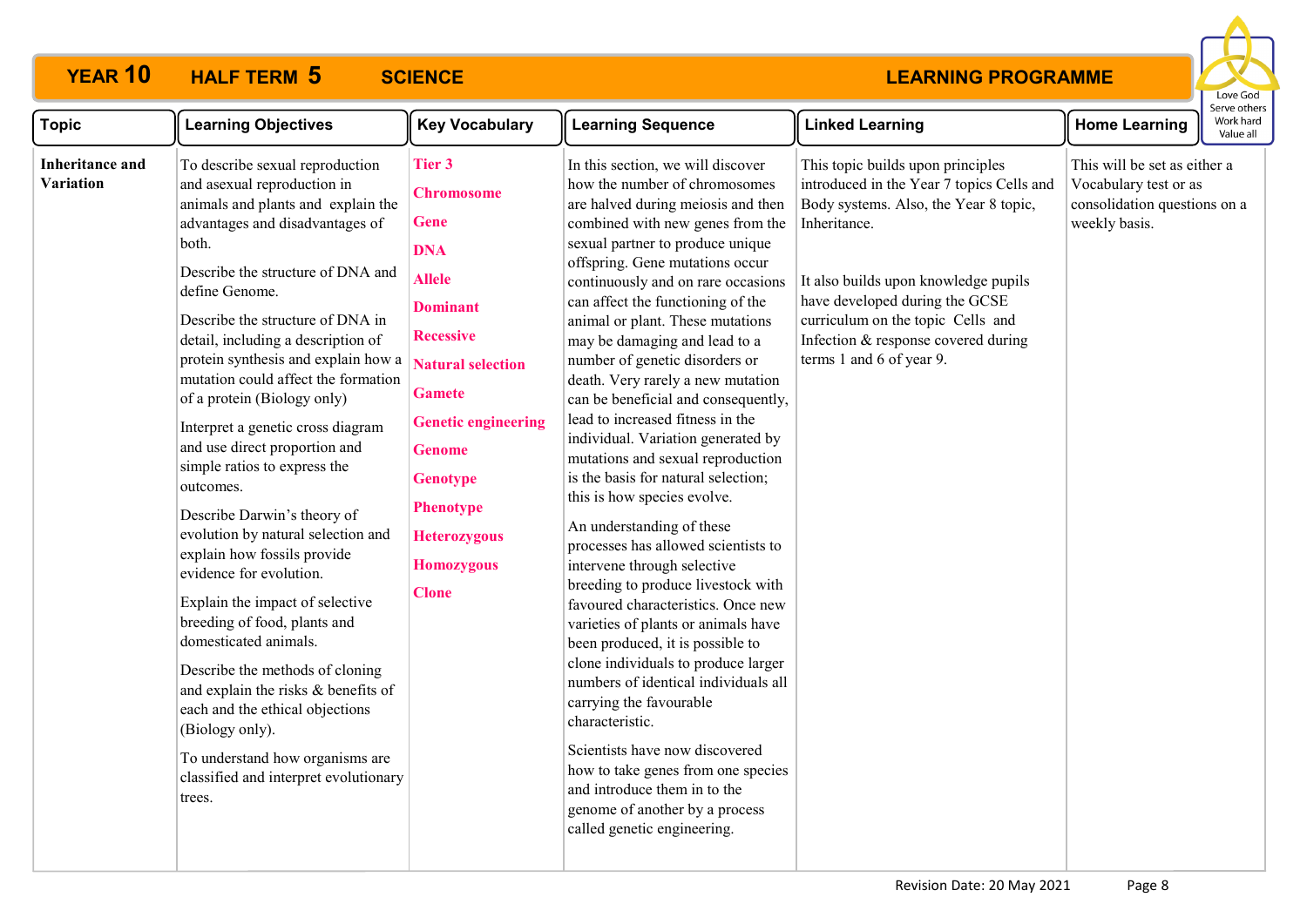

| <b>Topic</b> | <b>Learning Objectives</b>                                                                                                                                                                                                                                                                                                                                                                                                                                                                                                                                                                                                                                                                                                          | <b>Key Vocabulary</b>                                                                                                                                                                                                   | <b>Learning Sequence</b>                                                                                                                                                                                                                                                                                                                                                                                                                                                                                                                                                                                                                                                                                                                                       | <b>Linked Learning</b>                                         | <b>Home Learning</b>                                                                                   | perve otr<br>Work ha<br>Value a |
|--------------|-------------------------------------------------------------------------------------------------------------------------------------------------------------------------------------------------------------------------------------------------------------------------------------------------------------------------------------------------------------------------------------------------------------------------------------------------------------------------------------------------------------------------------------------------------------------------------------------------------------------------------------------------------------------------------------------------------------------------------------|-------------------------------------------------------------------------------------------------------------------------------------------------------------------------------------------------------------------------|----------------------------------------------------------------------------------------------------------------------------------------------------------------------------------------------------------------------------------------------------------------------------------------------------------------------------------------------------------------------------------------------------------------------------------------------------------------------------------------------------------------------------------------------------------------------------------------------------------------------------------------------------------------------------------------------------------------------------------------------------------------|----------------------------------------------------------------|--------------------------------------------------------------------------------------------------------|---------------------------------|
| Quantitative | Understand the principles behind<br>the conservation of mass.<br>Calculate relative formula mass.<br>Understand that reactions may ap-<br>pear to have a change in mass due<br>to loss or gain of a gaseous sub-<br>stance.<br>Understand uncertainty in results<br>obtained.<br>(H) Understand the concept of the<br>mole.<br>(H) Calculate amounts of sub-<br>stance.<br>(H)To use moles to balance equa-<br>tions.<br>(Triple Only)<br>Calculate concentration using mass<br>and using moles.<br>Understand the concept of percent-<br>age yield and carry out calcula-<br>tions.<br>Understand the concept of atom<br>economy and carry out calcula-<br>tions.<br>Use amounts of substances to cal-<br>culate volumes of gases. | <b>Tier 2</b><br><b>Volume</b><br><b>Mole</b><br><b>Product</b><br>Tier 3<br>of mass<br><b>Relative formula</b><br>mass $(M_r)$ Uncertain-<br>ty<br><b>Reactant</b><br><b>Avogadro Constant</b><br><b>Concentration</b> | Chemists use quantitative analysis<br>to determine the formulae of com-<br>pounds and the equations for reac-<br>tions. Given this information, ana-<br>lysts can then use quantitative<br>methods to determine the purity of<br>chemical samples and to monitor<br>the yield from chemical reactions.<br>Chemical reactions can be classi-<br>fied in various ways. Identifying<br>different types of chemical reaction<br>allows chemists to make sense of<br>how different chemicals react to-<br>gether, to establish patterns and to<br>make predictions about the behav-<br>iour of other chemicals. Chemical<br>equations provide a means of repre-<br>senting chemical reactions and are<br>a key way for chemists to com-<br>municate chemical ideas. | Links to KS3 Bonding topic<br>Links to Chemical Changes in KS4 | This will be set as either a<br>Vocabulary test or as<br>consolidation questions on a<br>weekly basis. |                                 |